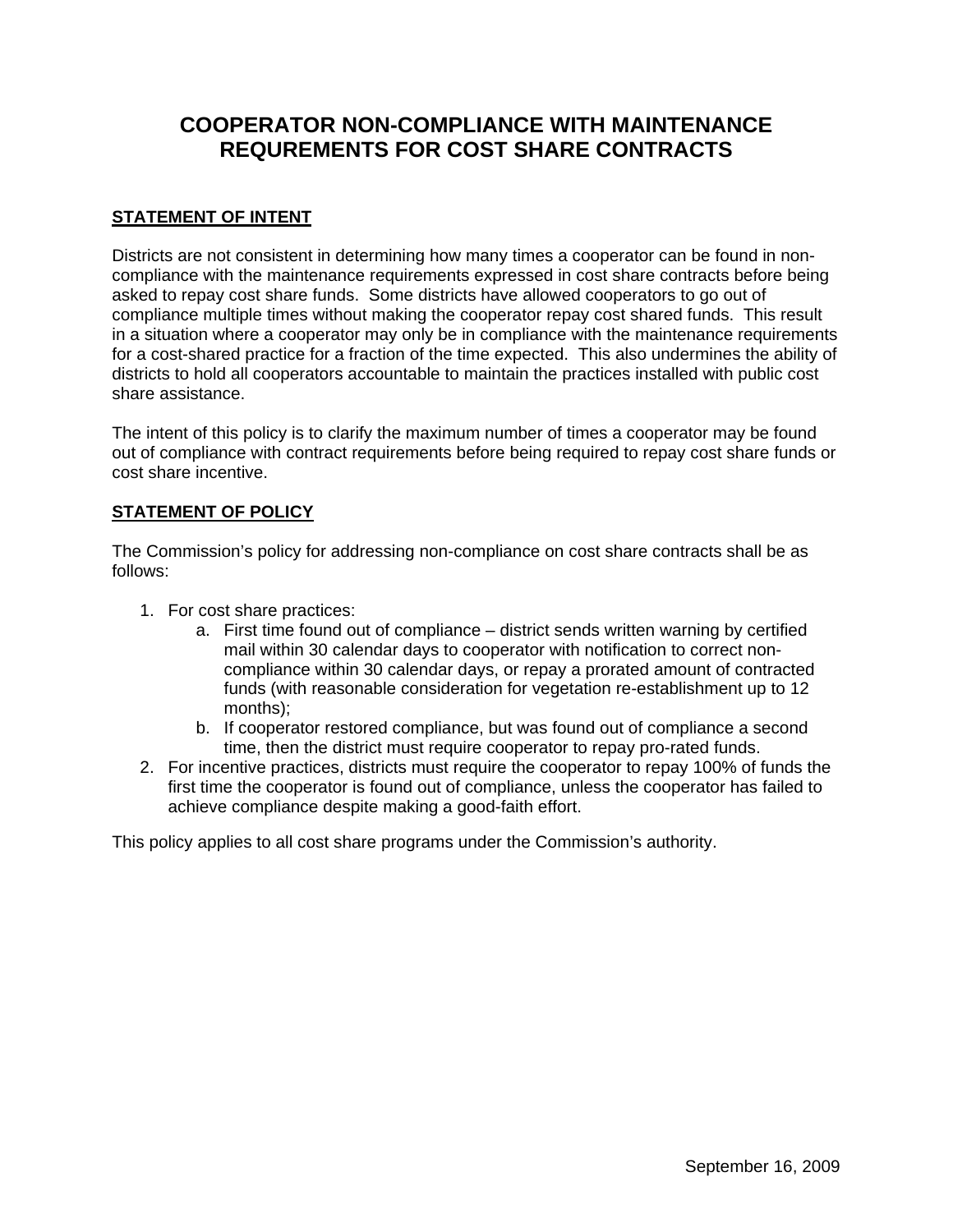## **COMMISSION GUIDANCE ON COMPLIANCE SCENARIOS**

| <b>SCENARIO</b>                                                                                                                                                                                                                                                                                                                                                                                                                                   | <b>RESOLUTION</b>                                                                                                                                                                                                                                                                                                                                                                                                |
|---------------------------------------------------------------------------------------------------------------------------------------------------------------------------------------------------------------------------------------------------------------------------------------------------------------------------------------------------------------------------------------------------------------------------------------------------|------------------------------------------------------------------------------------------------------------------------------------------------------------------------------------------------------------------------------------------------------------------------------------------------------------------------------------------------------------------------------------------------------------------|
| Farmer goes out of dairy business two years<br>after receiving cost share for dry stack, stock<br>trail and watering tank. Farmer begins<br>tobacco farming on same site. He converts<br>dry stack to tobacco barn, stock trail to floor<br>of greenhouse, and watering tank to reservoir<br>for irrigating tobacco seedlings. Has farmer<br>violated the Cost Share maintenance<br>agreement and does the farmer owe anything<br>to the program? | The farmer has violated the maintenance<br>agreement because he has converted the<br>uses of the BMPs from their intended uses.<br>He has also realized a personal gain with<br>tax payers' funds not authorized by statute.<br>The farmer owes a pro-rated refund as<br>determined from the date the BMPs were<br>found out of compliance.                                                                      |
| Farmer receives Cost Share funds for honey<br>wagon. Within a few months, he is renting<br>out his honey wagon to other farmers so he<br>can "recoup" his 25% contribution. Is farmer<br>in compliance by using Cost Shared<br>equipment for his personal gain?                                                                                                                                                                                   | The farmer is using the equipment for<br>personal gain and not in accordance with<br>the state. Renting out cost shared<br>equipment is not allowed and the farmer<br>must be told to immediately halt this<br>activity. Otherwise, a farmer may loan cost<br>shared equipment to another farmer on an<br>emergency basis, but the farmer who owns<br>the equipment is liable for repairs at his<br>own expense. |
| Farmer goes out of swine business. She<br>received Cost Share for a solid set. Must she<br>continue to maintain the solid set and be able<br>to show that it works properly until end of<br>maintenance period to avoid pro-rated<br>repayment of Cost Share funds received?                                                                                                                                                                      | This farmer must maintain the solid set if<br>the lagoon is still being maintained, under<br>the assumption that animals can be brought<br>back onto the property at any time. If the<br>lagoon has been closed, then the District<br>should request that the Commission cancel<br>the balance of the maintenance period.                                                                                        |
| Farmer received Cost Share for a dry stack<br>on his dairy operation. He is still in business<br>but uses the dry stack during the "off season"<br>for uses not related to waste storage. Is he<br>still in compliance?                                                                                                                                                                                                                           | No, the farmer is not in compliance. There<br>is no way to give equitable guidance on<br>when and how off season uses will be<br>found acceptable that will cover all<br>situations.                                                                                                                                                                                                                             |
| Farmer sells her property which includes Cost<br>Shared BMPs installed this year. Is the<br>farmer obligated to repay any Cost Share<br>funds?                                                                                                                                                                                                                                                                                                    | Beginning with PY 97 contracts, the farmer<br>is obligated to repay a pro-rated amount if<br>she cannot secure a written agreement<br>from the buyer that the buyer will maintain<br>the BMPs for the remaining maintenance<br>period (see Maintenance Transfer form -<br>Section VI).                                                                                                                           |